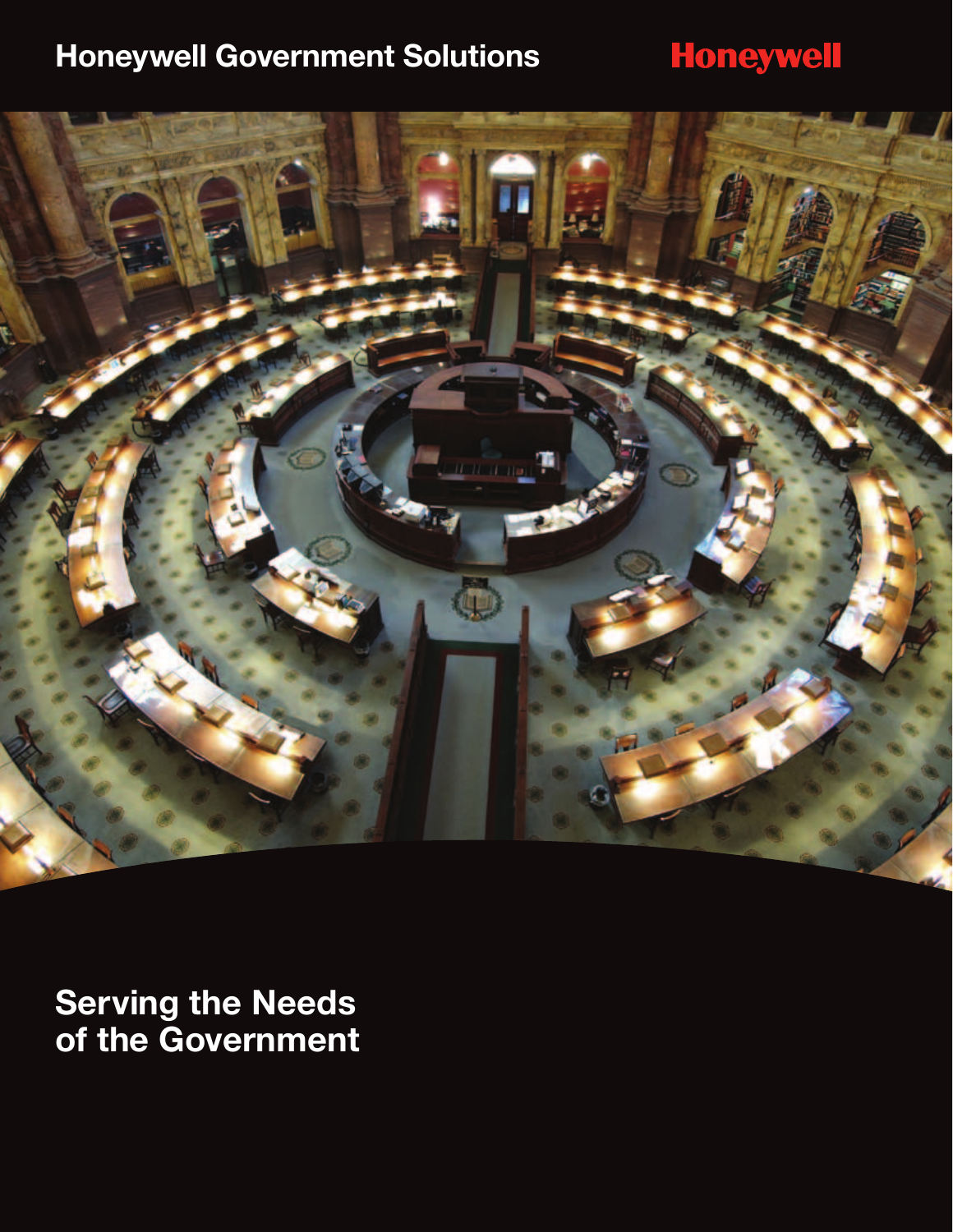# Built on Comprehensive Solutions, Focused on Your Needs

For decades, Honeywell has been working closely with government administrations, military sites and federal facilities delivering the world's most powerful products and successful solutions for comprehensive energy management and facilities improvements. We have earned a global reputation for reliability and innovation. Our technologies form the backbone of facility management systems at every level of government and in every branch of the military.

Government agencies recognize the power of working directly with Honeywell Government Solutions (HGS), a strategic business unit focused solely with your needs in mind. HGS is backed by the deep history and broad reach of the Honeywell brand, yet focused exclusively on the unique issues of federal, state and local government agencies.

Honeywell Government Solutions is your resource of choice, because we deliver proven solutions and peace-of-mind. We know compliance. We understand your budgeting and funding challenges. We directly design and build the technologies you depend on. At every stage, we bring you the strategies, the solutions and the support that ensures maximum efficiency and minimal risk and concern.



### **The Mission of honeywell government solutions: Make Your Life Easier**

Budgets are shrinking. Infrastructures are aging. Legislation keeps changing. As the demands of your job grow more complex, you want an ally that you can depend on to deliver headache-free solutions. You want a partner that "gets it" and knows how to respond with urgency and expertise. Honeywell Government Solutions helps our federal, state, and local government customers comply with energy mandates, cut operating costs, develop facility improvement strategies and improve life safety and security.

When you partner with Honeywell, you have the complete support and resources of a \$34 billion diversified technology leader. We've completed more than 5,000 projects delivering more than \$5 billion in energy and operational savings. A partial list of our Federal customers includes:

- Department of Defense
- Veterans Administration
- NASA
- U.S. Air Force
- GSA
- U.S. Army
- Department of Energy
- U.S. Navy
- U.S. Postal Service
- U.S. Forest Service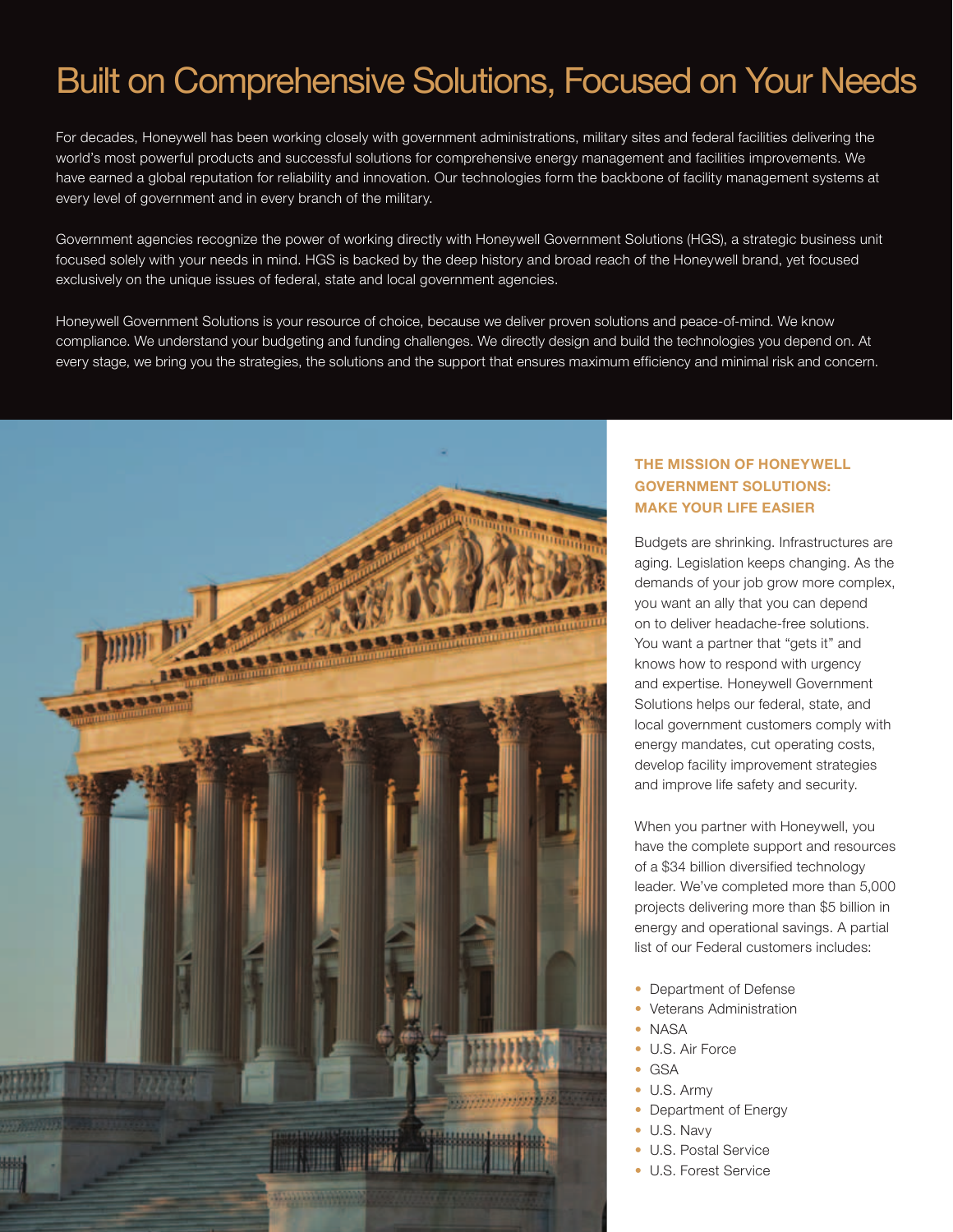# Built on Computer Solutions, The Technology You Already Depend O<br>The Technology Your focused already relige on Henology

Chances are your facility already relies on Honeywell products for building solutions and energy management. And we don't just sell our products — our engineers develop and design them — our expert installation team delivers them. We don't just outsource the manufacturing — we pride ourselves on the ownership that goes into directly building the technologies. No other company boasts such a breadth and depth of products and services addressing your unique challenges. Our products are always innovative, thoroughly tested, adaptable and designed to be integrated with a wealth of different platforms and systems.

Our extensive portfolio of products and services includes:

- Energy Management & Conservation Measures (ECMs)
- Heating, Ventilation & Air Conditioning Systems
- Building Automation Systems
- Fire Alarm & Life Safety Systems
- Full Mechanical Systems Repairs
- Comprehensive Metering Solutions
- Electronic Security Systems (ESS)
- Supervisory Control and Data Acquisition systems (SCADA)
- Secure and Consistent Energy Supply
- Smart Grid/Micro Grid Solutions
- Alternative/Renewable Energy Sources
- Professional Support Services
- Small Business Programs
- Network Communications Infrastructure
- Comprehensive Service Programs

#### **Countless Benefits, One Powerful Resource**

Everything you are looking for is available from Honeywell. When you partner with Honeywell Government Solutions, you are taking advantage of one of the largest and most successful nationally accredited building solutions and energy services providers in the industry. We have unmatched expertise in systems analysis, product design and integration, compliance fulfillment and risk mitigation. We are pre-qualified with a number of government approved procurement contracts, including GSA, UMCS and ESPC. And we offer a rigorous process for network certification, accreditation and documentation.

Honeywell has the federal and local government experience and expertise. We have the technology and the training support. We are committed to the success of our Honeywell Government Solutions programs. We have the global reach with a local touch.

#### **Right Where We've Always Been**

Honeywell is a global leader in building solutions and energy services. Our worldwide experience in building solutions, energy efficiency and security and life safety are unsurpassed. Everywhere you grow, there we are. Everywhere energy is being managed, measured, conserved or controlled, Honeywell technology is most likely at the core of the strategy and solution.

Our Honeywell Government Solutions strategic business unit is a part of the important work you do. Let us help you update your facilities, optimize your energy spend, integrate your systems, and train your staff. Honeywell can help you create a customized solution meeting the exact needs of your organization, facilities and systems. You can rely on us to provide you with the people, products and perspective to save you energy, time and aggravation.

For more information on Honeywell Government Solutions please contact us at **1-800-345-6770** ext. **640**.